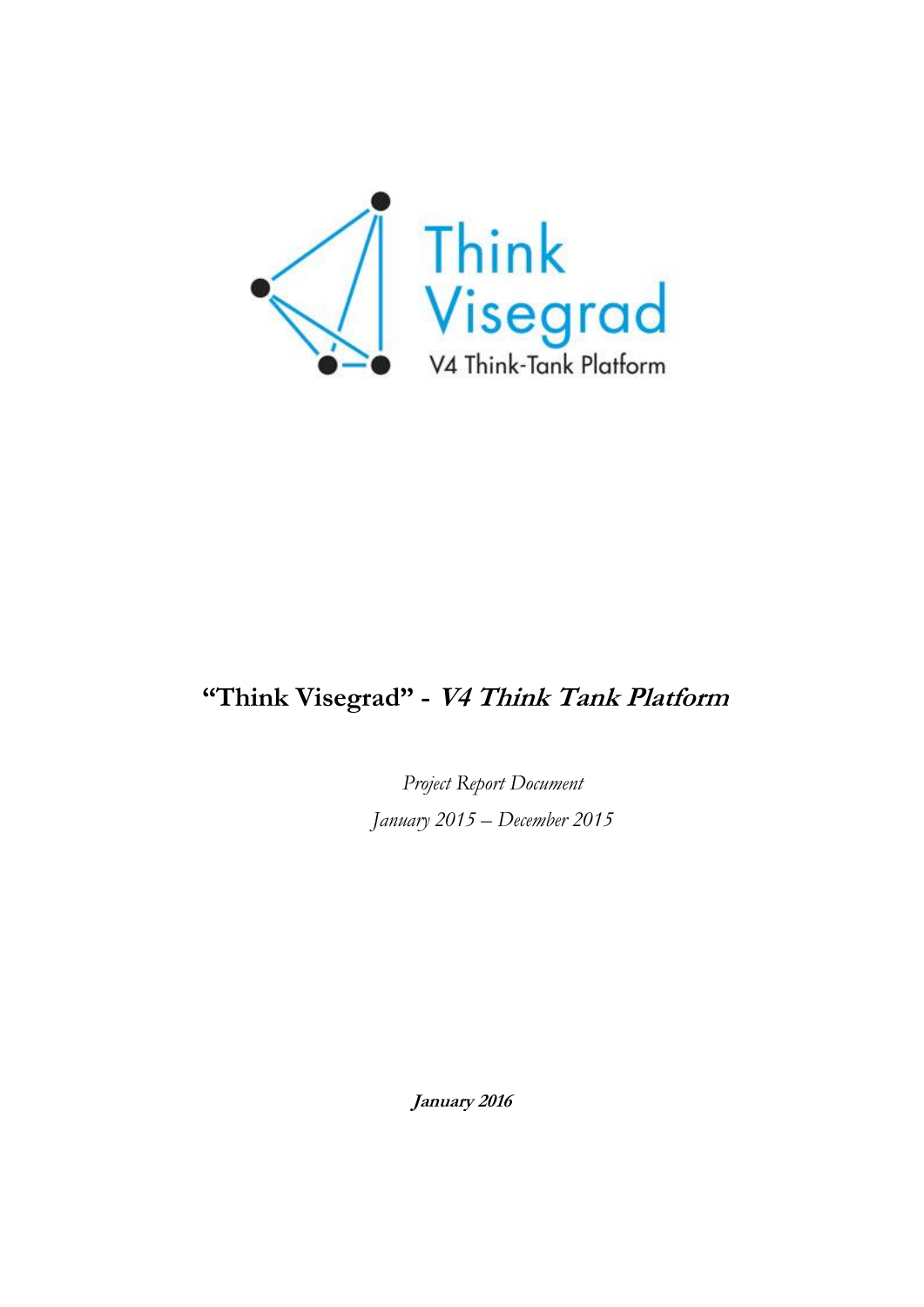The third year of the existence of "Think Visegrad" proved that the V4 think tank platform is a **useful** and **cost effective** instrument that fosters **cooperation between the governmental structures and expert community** in the V4 countries, as well as among Visegrad think tanks themselves. The main precondition for an effective performance of the platform continued to be a **mutual trust** among the members of the so-called core network and their willingness to cooperate jointly on the V4 agenda. The platform also remained **open to cooperation** with all interested think tanks and experts from the V4 countries, which was demonstrated in the development of several short- and long-term analyses (for the list of "core network" members and other participating think tanks please see Annex 1). Think Visegrad was also actively developing **cooperation with non-Visegrad experts** who showed real interest in the issues related to the V4.

Think Visegrad experts managed to develop **<sup>10</sup> short-term** and **4 long-term analyses** on pre-agreed topics (for the full list of developed analyses please see Annex 2). On the basis of an informal request of the Czech V4 Presidency two short-term analyses were moved to 2016.

The Think Visegrad core network members hosted **<sup>7</sup> visiting fellows from non-V4 countries** (for the list of "Think Visegrad" visiting fellows from non-V4 countries see Annex 3). Unfortunately, a visit of an Albanian fellow who was supposed to spend his fellowship in Hungary had to be cancelled prior to his arrival due to unexpected circumstances.

Thanks to the support of the International Visegrad Fund the Think Visegrad platform successfully implemented the next phase of the **Civil Servants Mobility Program** (CSMP). While the first part of the program focused on Ukrainian civil servants, the second one aimed at Moldavian civil servants. Both parts of the program received positive feedback from visiting civil servants, as well as from respective V4 experts.

To move the Think Visegrad project even more forward, the core network members submitted three proposals of additional activities to the International Visegrad Fund in the Autumn of 2015. While the first proposal focused on the **mid-term review conference**, the aim of the second was to establish a **joint representation** of V4 think tanks in Brussels. The third proposal called for the intensification of the **mobility of think tank experts** among the V4 countries through short-term visiting fellowships (please see Annex 4 for the full version of proposals of additional activities).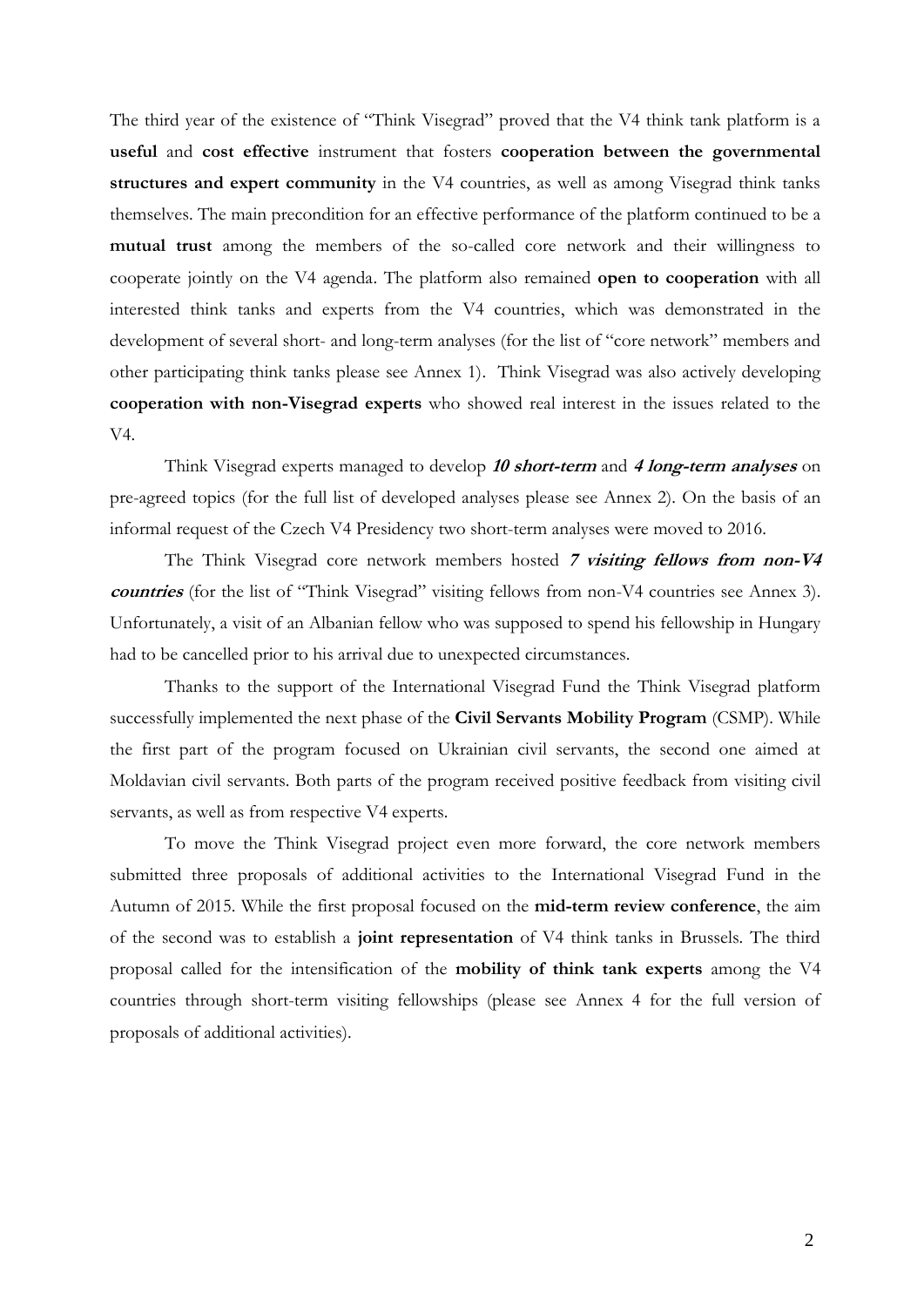# **Annex 1 List of the "core network" members and other participating think-tanks**

### **The "core network" members:**

- Research Center of the Slovak Foreign Policy Association (RC SFPA), Bratislava (main coordinator)
- Central European Policy Institute (CEPI), Bratislava
- Centre for Eastern Studies (OSW), Warsaw
- Institute of East-Central Europe (IESW), Lublin
- Institute for Foreign Affairs and Trade (IFAT), Budapest
- Centre for Euro-Atlantic Integration and Democracy (CEID), Budapest
- EUROPEUM Institute for European Policy, Prague
- Institute of International Relations (IIR), Prague

#### **Other participating think tanks:**

Czech Republic: Association for International Affairs (AMO), Faculty of Social Studies - Charles University, Freedom House

Hungary: Central European University - Centre for EU Enlargement Studies (CEU-CENS)

Poland: European Forum Foundation, College of Eastern Europe, National Centre for Strategic Studies (NCSS) Polish Institute of International Affairs (PISM), The Kosciuzko Institute, Institute of Public Affairs (ISP), Collegium Civitas University

Slovakia: Institute of Public Affairs (IVO)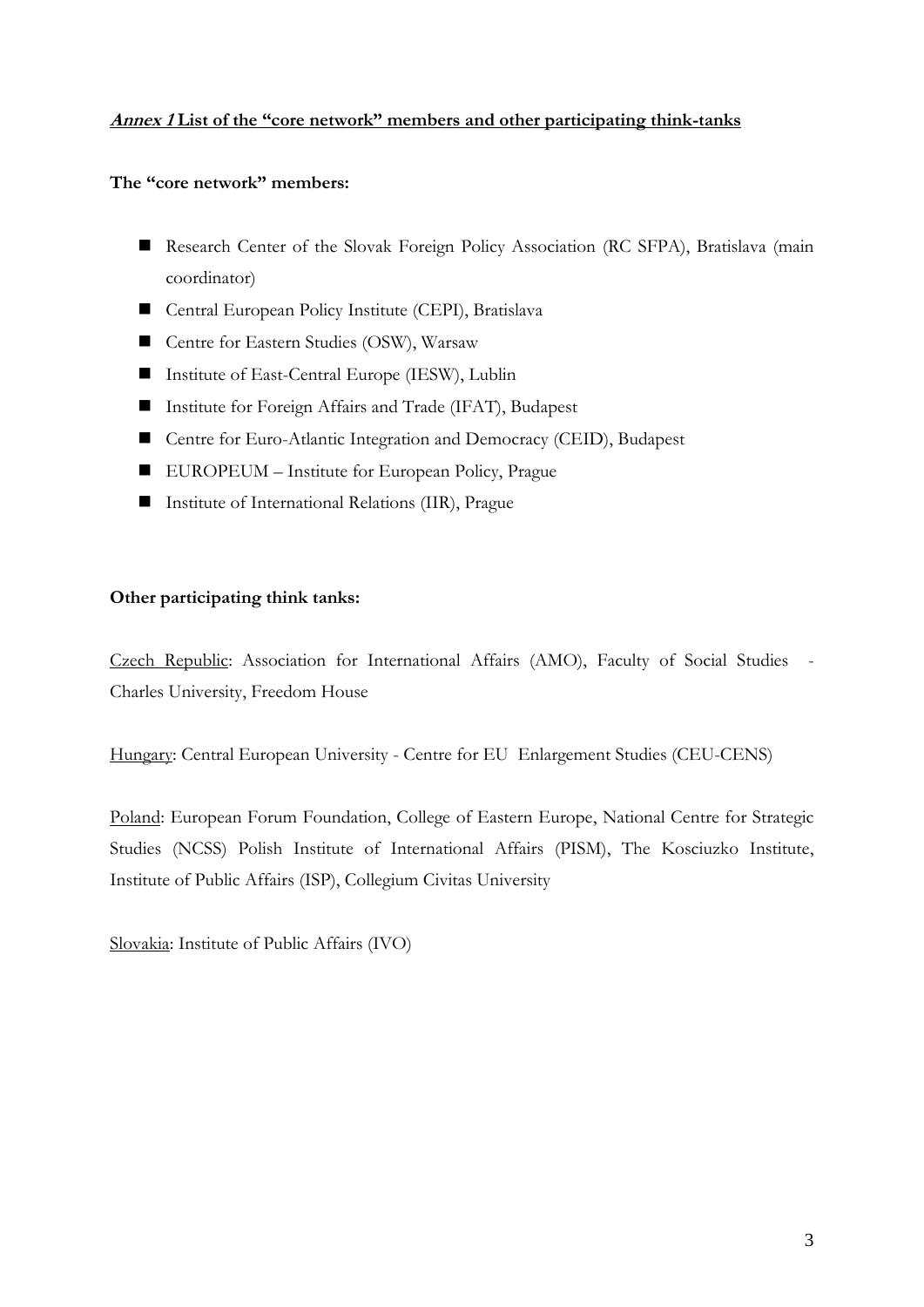### **Annex 2 List of short-term and long-term analyses**

### **Short-term analyses:**

### **The Visegrad Group countries activities to Ukraine in 2014**

(March 2015) Author: Wojciech Konończuk (OSW) Co -authors: Zsuzsanna Végh (CEU-CENS) Alexander Duleba (SFPA) Václav Lídl (AMO)

### **V4 support of the EU policy towards Belarus: Time for Policy Correction**

(March 2015) Author: Tomasz Stepniewski (IECE) Co authors: András Rácz (CEID) Ludmila Vacková (Freedom House) Balász Jarábik (CEPI)

# **Ways of working on further improvement of positive image of V4 in broad public, Visegrad Insight and V4 Revue - lessons learnt**

(April 2015) Author: Tomáš Strážay (SFPA) Dániel Bartha (CEID) Jakub Krupa (European Forum Foundation) Vlastimil Nečas (Charles University)

# **The V4 and Turkey – a geopolitical necessity to cooperate (May 2015)**

Author: Erzsébet Rózsa (IFAT) Co-authors: Adam Balcer (College of Eastern Europe) Milan Nič (CEPI) Lucia Najšlová (Charles University)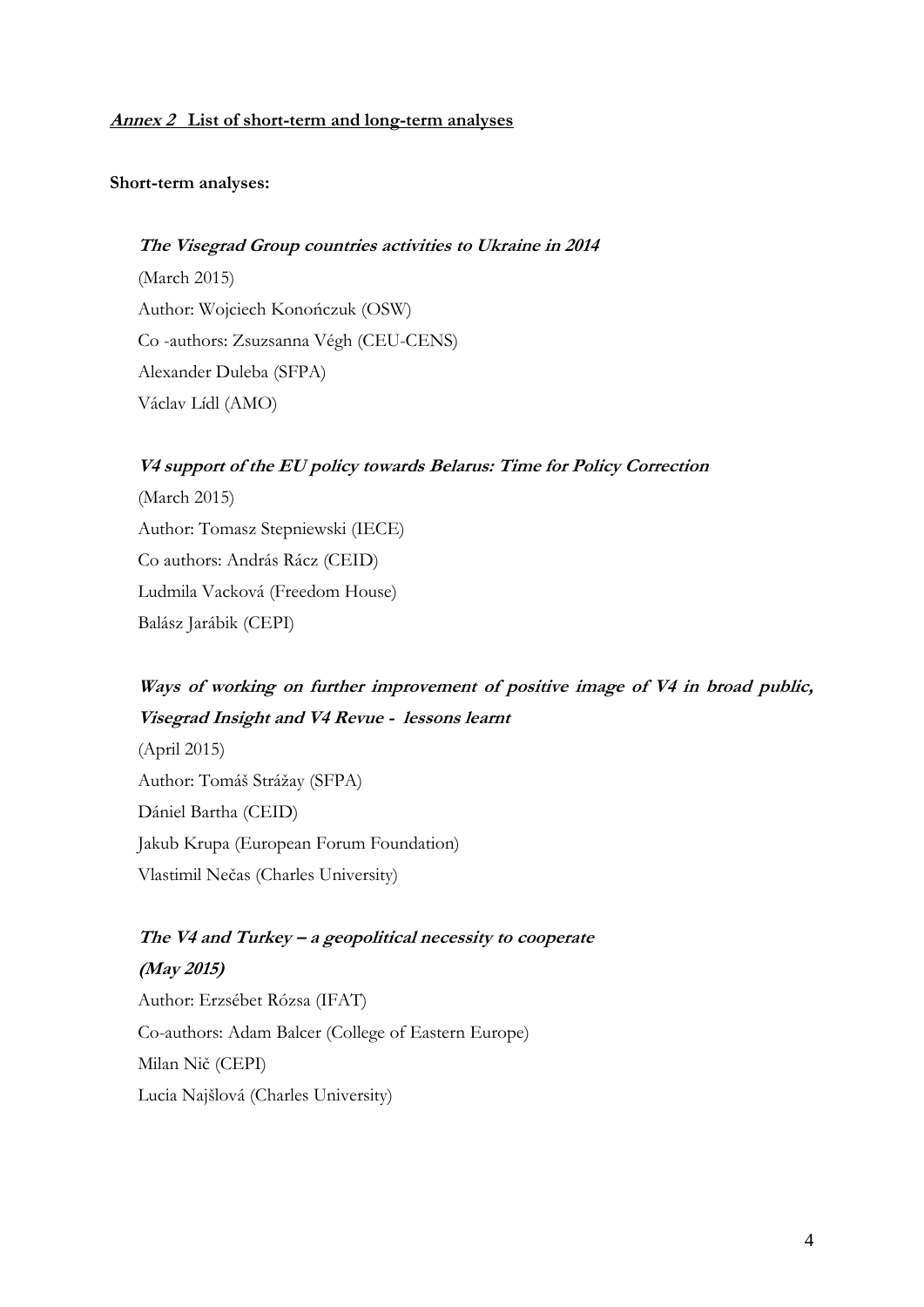### **Migration – current challenge and solutions**

(June 2015) Author: Edit Inotai (CEID) Co-authors: Marta Jaroszewicz (OSW) Martina Sekulová (IVO) Michal Vít (EUROPEUM)

#### **V4 countries' priorities ahead of NATO summit in Warsaw**

(June 2015) Author: Michal Kořan (IIR) Co-Authors: Marian Majer (CEPI) Tomasz Szatkowski (NCSS) Márton Ugrosdy (IFAT)

# **What joint initiatives could be proposed to the Western Balkan partners at the V4+WB6 ministerial meeting in November 2015?**

(November 2015) Author: Anna Orosz (IFAT) Co-Authors: Milan Nič (CEPI) Marta Szpala (OSW) Vladimir Bartovic (EUROPEUM)

# **What could be the V4 response to Cameron´s proposal on EU reform?**

(November 2015) Author: Márton Ugrosdy (IFAT) Co-authors: Vladimír Bilčík (SFPA) Vladimír Bartovic (EUROPEUM) Jakub Krupa (European Forum Foundation)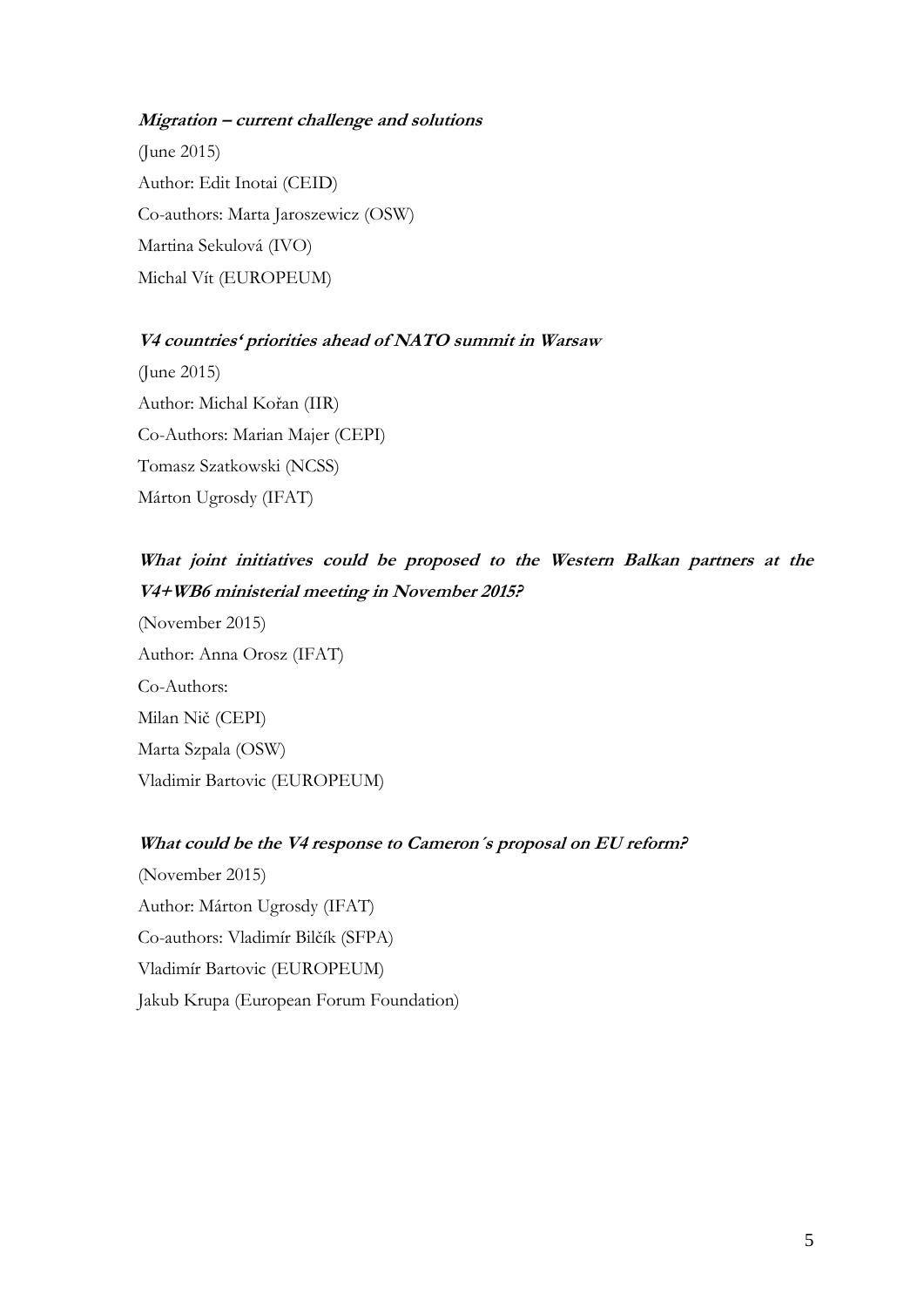# **What could be the elements of possible joint V4 proposal for the EU Global Strategy on Foreign and Security Policy?**

(December 2015) Author: Beata Górka-Winter (PISM) Co-authors: Milan Šuplata (CEPI) Michal Šimečka (IIR) Péter Wágner (CEID)

# **What measures can be envisaged in order to foster cohesion among the V4 countries and buttress the mutual trust within the EU, with respect to the priorities of the Czech V4 Presidency and beyond?**

(December 2015) Author: Andrzej Sadecki (OSW) Co-authors: Tomáš Strážay (SFPA) Dániel Bartha (CEID) Michal Kořan (IIR)

# **Long-term analyses**

### **Cyber security in V4. Differences of level of security**

(November 2015) Author: Marian Majer (CEPI) Co-authors: Martin Michelot (EUROPEUM) Joanna Świątkowska (Kosciuszko Institute) János T. Barabás (IFAT)

### **Ukraine: possible future scenarios and their consequences for V4 countries**

(December 2015) Main author: András Rácz (CEID) Co-authors: Adam Eberhardt (OSW) Balázs Jarábik (CEPI) Michal Kořan (IIR)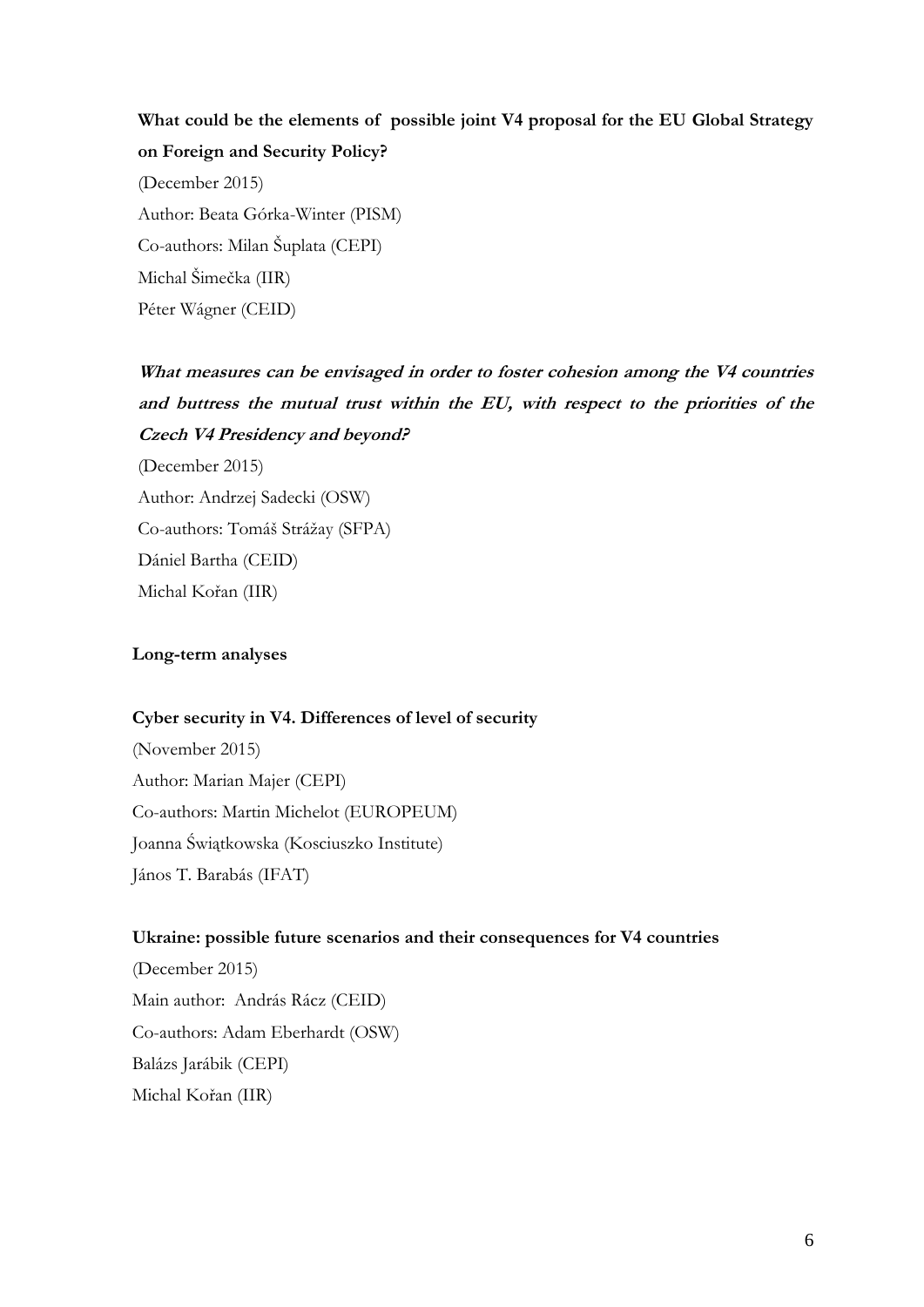# **Migration as a (future) challenge for V4 countries**

(December 2015) Main author: Justyna Segeš Frelak (ISP) Co-authors: Martina Sekulová (IVO) Edit Inotai (CEID) Benjamin Tallis (IIR)

# **Energy Union and future of the European energy policy from V4 Perspective**

(December 2015) Main author: Helena Schulzová (EUROPEUM) Co-authors: Leszek Jesień (Collegium Civitas University) Alexander Duleba (SFPA) Márton Ugrosdy (IFAT)